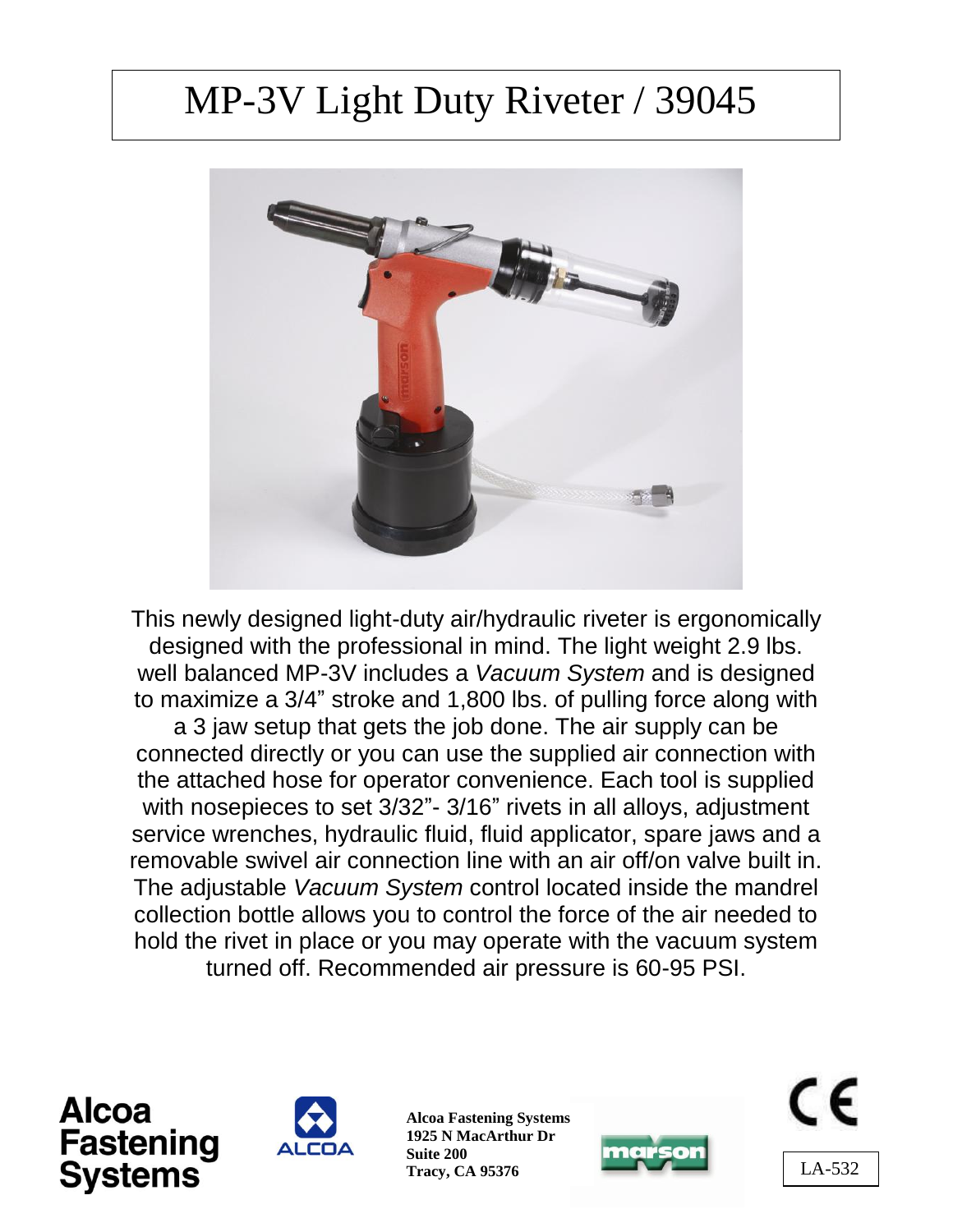### **WARNING: ALWAYS WEAR SAFETY GLASSES WHEN OPERATING AND PERFORMING MAINTENANCE ON TOOL**

#### **ADDITION OF HYDRAULIC**

**Use only compressed air. Check airline for damage from humidity & contaminants. In order to protect the tool from premature wear, we recommend the use of a filter, lubricator & regulator. Air connection size ¼" NPT.**

> **WARNING: Do not use air supply greater than recommended or tool may be damaged or burst.**

#### **NORMAL OPERATION**



**1. Connect the air supply then switch ON/OFF valve to ON position.** 



**2. To turn on and adjust the Vacuum system remove mandrel nail container and rotate bar counter-clockwise Adjust the amount of suction the vacuum system needs to hold the rivet in place and to eject spent mandrel into collection cup. Replace nail container.**

**If you don't want to use vacuum**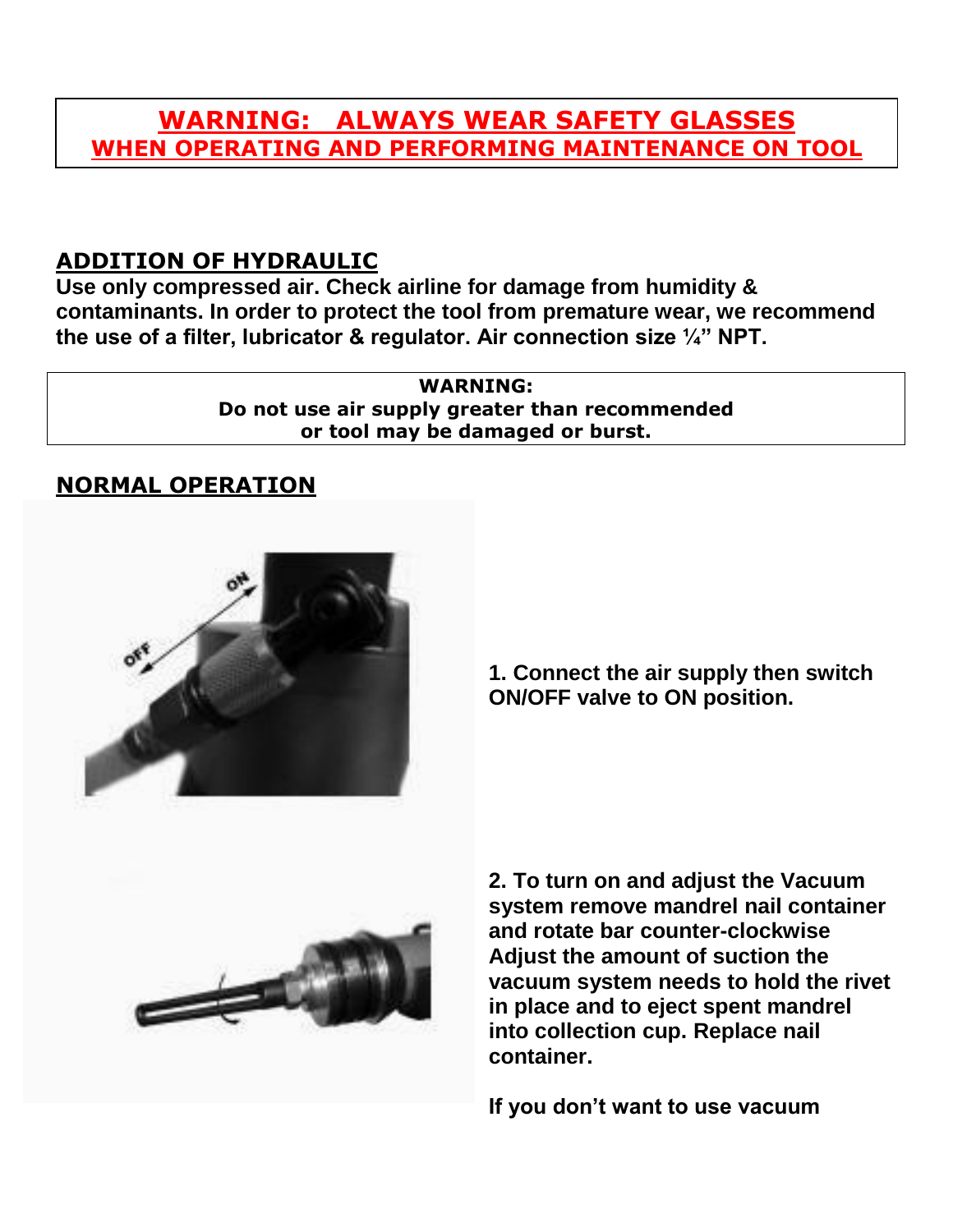**system you can turn the vacuum system clockwise to shut it off. The tool will still be able to set rivets, but it must be tilted backwards to allow spent mandrel to fall into nail container.**

## **WARNING: ALWAYS WEAR SAFETY GLASSES WHEN OPERATING AND PERFORMING MAINTENANCE ON TOOL**

### **ADDITION OF HYDRAULIC FLUID**

**Tool is shipped with oil. If it becomes necessary to add oil, follow this procedure. Please use the supplied priming pump as shown (fig. 4)**



 **1**.**Disconnect air supply to tool and switch ON/OFF valve to OFF position.**

 $Fix 3$ 



**2**.**Remove seal screw and seal (see Fig. 3)** 

**3. Screw the priming pump of filled oil into the bleed screw hole. Actuate the priming pump by pressing down and releasing several times until resistance is felt. (Fig. 4)**

**4. Remove the priming pump and the excessive oil will flow out. Wipe away and clean out the excessive oil and replace the seal and screw.**

**IMPORTANT: Use only Anti-Foam Hydraulic Fluid**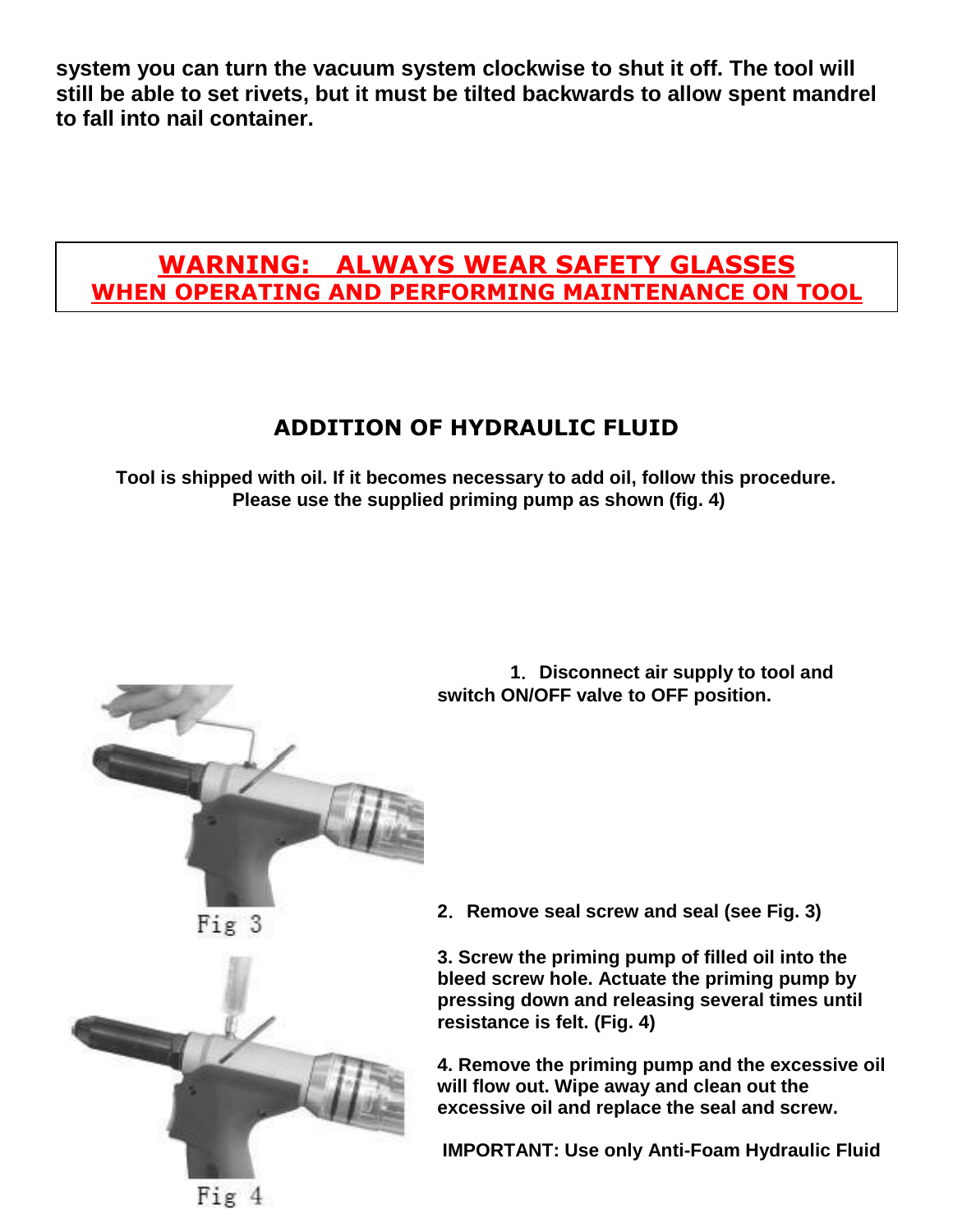### **WARNING: ALWAYS WEAR SAFETY GLASSES WHEN OPERATING AND PERFORMING MAINTENANCE ON TOOL**

### **CHANGING NOSEPIECES**

- 1. After selecting the correct size nosepiece for the rivet being used Connect tool to air supply and pull trigger and hold trigger button.
- 2. Using wrench (supplied), unscrew nosepiece from frame head & replace with proper size nosepiece. Tighten down with wrench. DO NOT OVERTIGHTEN. Release trigger.

Your tool is now ready to work. Insert rivet mandrel into nosepiece. Insert rivet into predrilled hole in application and pull trigger button and hold until rivet sets then release the trigger. A second pull may be required.

### **CLEANING & CHANGING OF JAWS**

With use, the jaws of the tool may become dirty or worn. This will cause slipping of the rivet mandrel & and improper setting of the rivet. To clean the jaws follow this procedure.

- 1. Disconnect air supply.
- 2. Use a suitable wrench, unscrew frame head and remove.
- 3. Using a pair of wrenches, disassemble front jaw case from rear jaw case. DO NOT MOVE rear jaw case as this will affect tool operation.
- 4. To clean jaws, use a stiff dry wire brush.
- 5. If excessive wear is apparent, replace with new jaws.
- 6. Reassemble the jaw case assembly.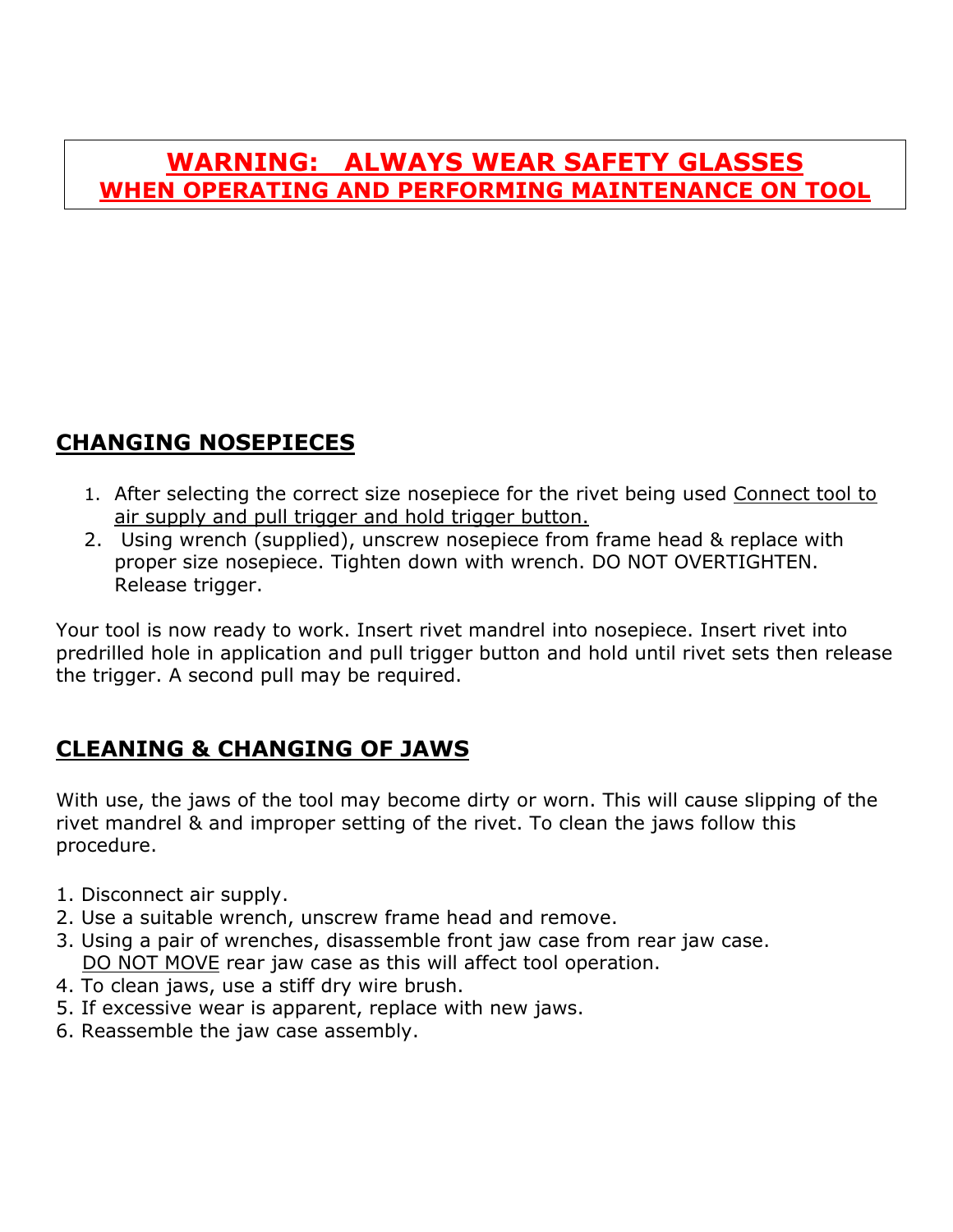IF further maintenance is beyond the scope of this direction sheet and the tool fails to function properly, contact the factory or return it to the factory for service. Contact our Tool Repair Center at 317-704-8874 for further information.

#### **LIMITED TOOL WARRANTY**

Alcoa Fastening Systems - Marson division warrants that this tool will be free from defects in material and workmanship under normal service and for ninety (90) days from the date of purchase. This warranty applies to the purchaser of the tool for original use only. All other warranties, whether expressed or implied, including any warranties of merchantability or fitness for purpose are hereby excluded.

Should this tool fail during this ninety (90) day period, and no unauthorized repairs have been made, return the tool freight prepaid to the factory for free of charge replacement of any part or parts found by Alcoa Fastening System - Marson division to be defective due to faulty material or workmanship. This represents the sole obligation of Alcoa Fastening Systems - Marson under this warranty. In no event shall Alcoa Fastening Systems - Marson division be liable for any consequential or special damages arising from the purchase or use of this tool. You may have other rights which vary from state to state.